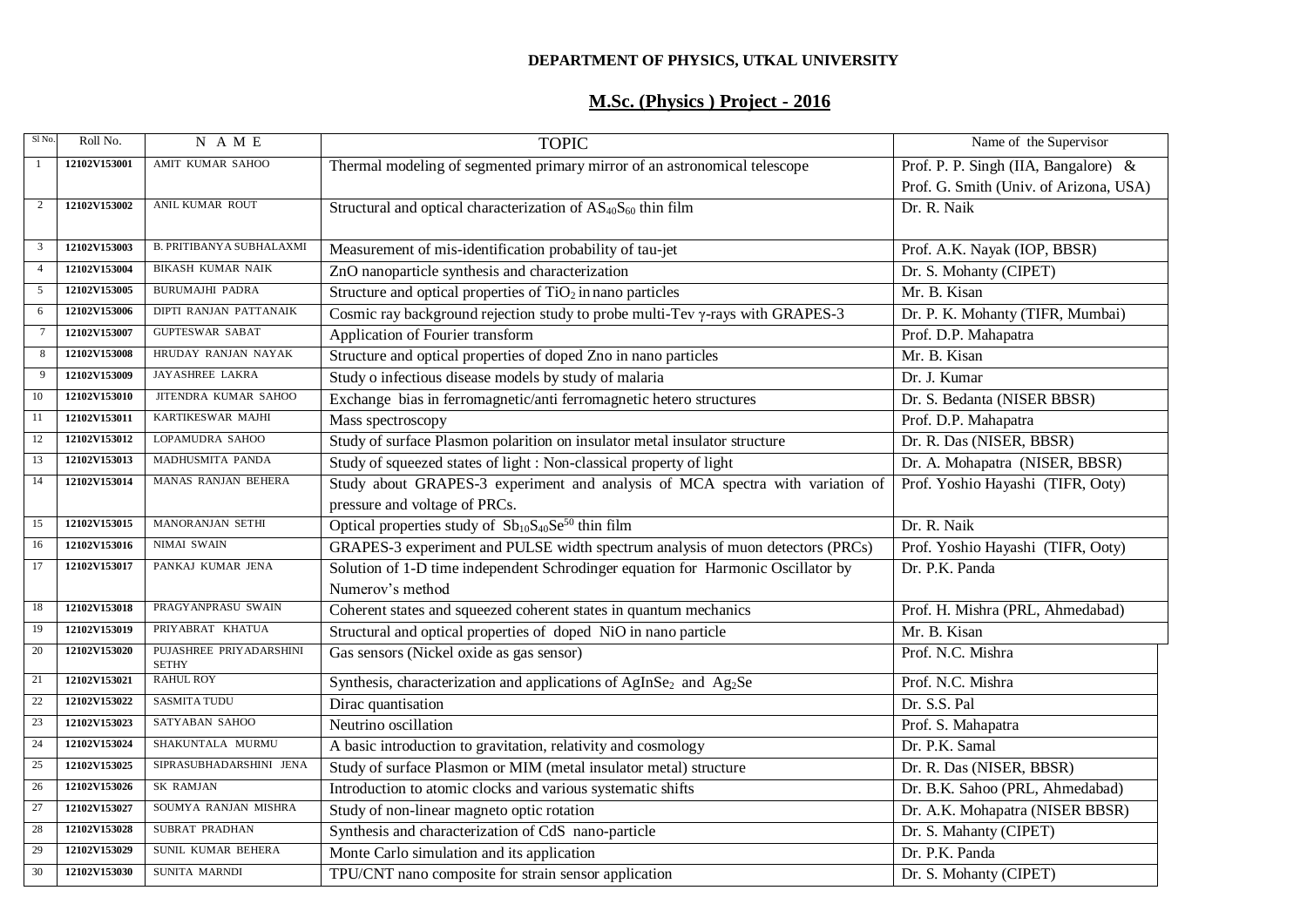#### **DEPARTMENT OF PHYSICS, UTKAL UNIVERSITY M.Sc. (Physics ) Project - 2017**

| S1             | Roll No.     | Name of the Students       | <b>TOPIC</b>                                                         | Supervisor                     |
|----------------|--------------|----------------------------|----------------------------------------------------------------------|--------------------------------|
| No.            |              |                            |                                                                      |                                |
| $\mathbf{1}$   | 12102V163001 | AbhijitSahoo               | Neutrino oscillation                                                 | Prof. SwapnaMahapatra          |
| $\sqrt{2}$     | 12102V163002 | Anjali Majhi               | Synthesis and characterization of MWCNT decorated with ZnO           | Dr. SmitaMohanty (CIPET)       |
| $\mathfrak 3$  | 12102V163003 | AshutoshSahoo              | Penrose diagram for Anti-de Sitter spacetime                         | Dr. ShesansuSekhar Pal         |
| $\overline{4}$ | 12102V163004 | Barnali Brahma             | Evolution of linear perturbation in an expanding universe            | Prof. NishikantaKhandai(NISER) |
| $\sqrt{5}$     | 12102V163005 | <b>Bikash Kumar Das</b>    | Growth of ZnO thin film by pulse laser deposition technique          | Prof. Satyaprakashsahoo (IOP)  |
| 6              | 12102V163006 | BirendraChhotaray          | Reconstruction of electron and muon at CMS                           | Dr. Aruna Kumar Nayak (IOP)    |
| $\overline{7}$ | 12102V163007 | BiswaRanjanMohanty         | Introduction to Cosmological Principle and CMB data analysis         | Dr. Pramoda Kumar Samal        |
| 8              | 12102V163008 | BiswajitBiswal             | Correlated metals as transparent conductor                           | Prof. DebakantaSamal (IOP)     |
| 9              | 12102V163009 | Biswajit Panda             | Study of muon response of plastic scintillator detector at GRAPES-3  | Dr. Pravata Kumar Mohanty      |
|                |              |                            | experiment                                                           | (TIFR, Mumbai)                 |
| 10             | 12102V163010 | B SheetalPriyadarshini     | Synthesis and characterization of MWCNT/ZnO film                     | Dr. SmitaMohanty (CIPET)       |
| 11             | 12102V163011 | ChinmayaKar                | Analysing Birefringence using Speckle                                | Dr. MaruthiManojBrundavanam    |
|                |              |                            |                                                                      | (IIT Kharagpur)                |
| 12             | 12102V163012 | ChoudhuryAbinashBhu<br>yan | Synthesis and characterization of Ag/As <sub>2</sub> Se <sub>3</sub> | Dr. RamakantaNaik              |
| 13             | 12102V163013 | GajendraHansdah            | Structural, Optical and magnetic properties of Ca doped NiO          | Mr. BhagabanKisan              |
| 14             | 12102V163014 | GupteswarSamal             | Introduction to cosmology with CMB anisotropy                        | Dr. Pramoda Kumar Samal        |
| 15             | 12102V163015 | HarekrushnaBehera          | Conformal diagram for flat spacetime                                 | Dr. ShesansuSekhar Pal         |
| 16             | 12102V163016 | KanhuCharan Swain          | Graphene-The new future: synthesis, characterization & potential     | Mr. BhagabanKisan              |
|                |              |                            | application.                                                         |                                |
| 17             | 12102V163017 | PrabhudattaBehera          | Critical behavior studies in ferromagnetic compounds                 | Mr. BhagabanKisan              |
| 18             | 12102V163018 |                            | Investigation of structural electric and magnetic properties of      | Prof. DhrubanandaBehera (NIT,  |
|                |              | Pradeep Kumar Sahoo        | NEODYMIUM doped cobalt ferrite nano particles                        | Rourkela)                      |
| 19             | 12102V163019 | Pratik Kumar Panda         | Gravitational lensing                                                | Prof.KarmadevaMaharana         |
| 20             | 12102V163020 |                            | Calibration of scintillator detector for measurement of cosmic ray   | Dr. Pravata Kumar Mohanty      |
|                |              | RaghunathPradhan           | showers at GRAPES-3 experiment                                       | (TIFR, Mumbai)                 |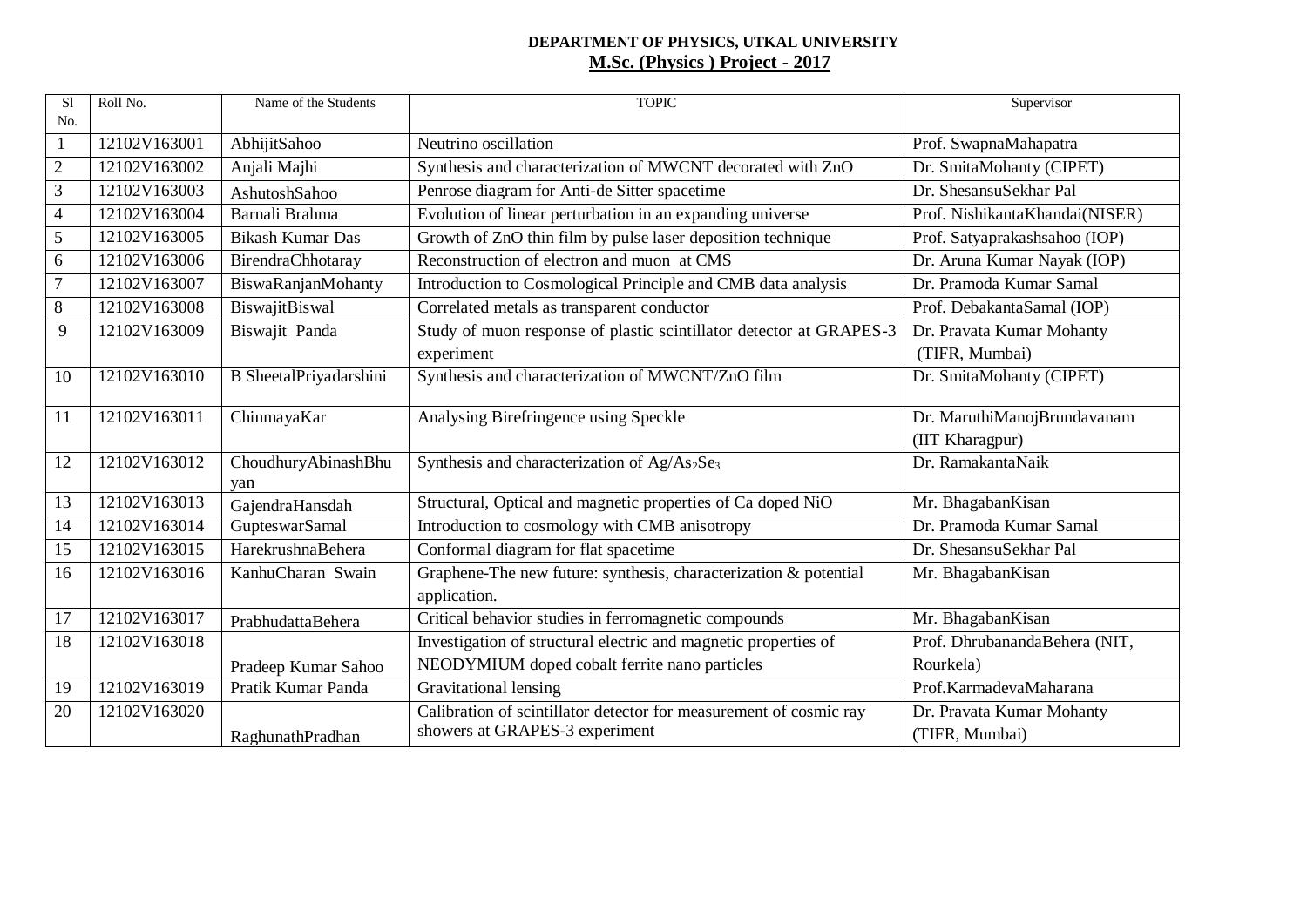# **DEPARTMENT OF PHYSICS, UTKAL UNIVERSITY M.Sc. (Physics) Project - 2018**

| SlNo.          | Roll No.     | Name of the Students        | Topic                                                                                              | Supervisor                             |
|----------------|--------------|-----------------------------|----------------------------------------------------------------------------------------------------|----------------------------------------|
| $\mathbf{1}$   | 12102V173001 | AkankhyaMohapatra           | Study of multiferroic based solar photovoltaics                                                    | Dr. NiharikaMohapatra, IIT, BBSR       |
| $\overline{2}$ | 12102V173002 | Ashish Kumar Dalei          | Crystal analysis using rietveld refinement technique                                               | Dr. BhagabanKisan, UU                  |
| $\mathfrak{Z}$ | 12102V173003 | Aswini Kumar Sahoo          | Study of reconstruction and identification of tau-lepton in CMS at LHC                             | Dr. Arun Kumar Nayak, IOP, BBSR        |
| $\overline{4}$ | 12102V173004 | <b>BikramKeshariPradhan</b> | Thermodynamics of Relativistic particle And Hagedorn's Spectrum                                    | Prof. BedangadasMohanty, NISER         |
| 5              | 12102V173005 | Birupakhya Nanda            | Detection of Muon in Proportional Counter                                                          | Dr. Pravata Kumar Mohanty, TIFR Mumbai |
| 6              | 12102V173006 | <b>BuddhanathBehera</b>     | Study of the Plastic Scintillator Detector response at the GRAPES-3 Experiment                     | Dr. Pravata Kumar Mohanty, TIFR Mumbai |
| $\tau$         | 12102V173007 | ChandanaNayak               | Introduction to Cosmology with Cosmic Microwave Background                                         | Dr. Pramoda Kumar Samal, UU            |
| $\,8\,$        | 12102V173008 | DamburudharaSabara          | Thermal diffusivity of Brass                                                                       | Dr. BhagabanKisan, UU                  |
| 9              | 12102V173009 | DibyajyotiNayak             | Mg doped ZnO                                                                                       | Dr. BhagabanKisan, UU                  |
| 10             | 12102V173010 | FuloswariSoren              | $Mg$ doped TiO <sub>2</sub>                                                                        | Dr. BhagabanKisan, UU                  |
| 11             | 12102V173011 | Gobinda Das                 | Linearized gravity in ads background                                                               | Dr. ShesansuSekhar Pal, UU             |
| 12             | 12102V173012 | HimansuSekharNayak          | Ni doped ZnO                                                                                       | Ms. BasantiBehera, OUAT                |
| 13             | 12102V173013 | IpsitaNayak                 | Numerical methods for solving helium atom in coordinate space                                      | Dr. Prafulla Kumar Panda, UU           |
| 14             | 12102V173014 | JayalaxmiPani               | Electronic structure determination of grapheme using "Density Functional Theory (DFT)"             | Dr. Jagadish Kumar, UU                 |
| 15             | 12102V173015 | KajolSahoo                  | Suppersymmetry in quantum mechanics                                                                | Dr. Pramoda Kumar Samal, UU            |
| 16             | 12102V173016 | Kalyan Kumar Senapati       | A new route to enhance the ferromagnetic transition temperature for a DMS                          | Dr. KalpataruPradhan, SINP, Kolkata    |
| 17             | 12102V173017 | <b>LakhidharGemel</b>       | Study of nonlinear dynamics on Logisticmap                                                         | Dr. AlokRanjanNayak, IIIT, BBSR        |
| 18             | 12102V173018 | Madan Mohan Mahana          | A study of Black hole Thermodynamics                                                               | Prof. SwapnaMahapatra, UU              |
| 19             | 12102V173019 | RajasmitaSahoo              | Superconductivity in perovskite oxides Ba(Bi, Pb)O <sub>3</sub> , and (Ba,Te)O <sub>3</sub> system | Dr. NiharikaMohapatra, IIT, BBSR       |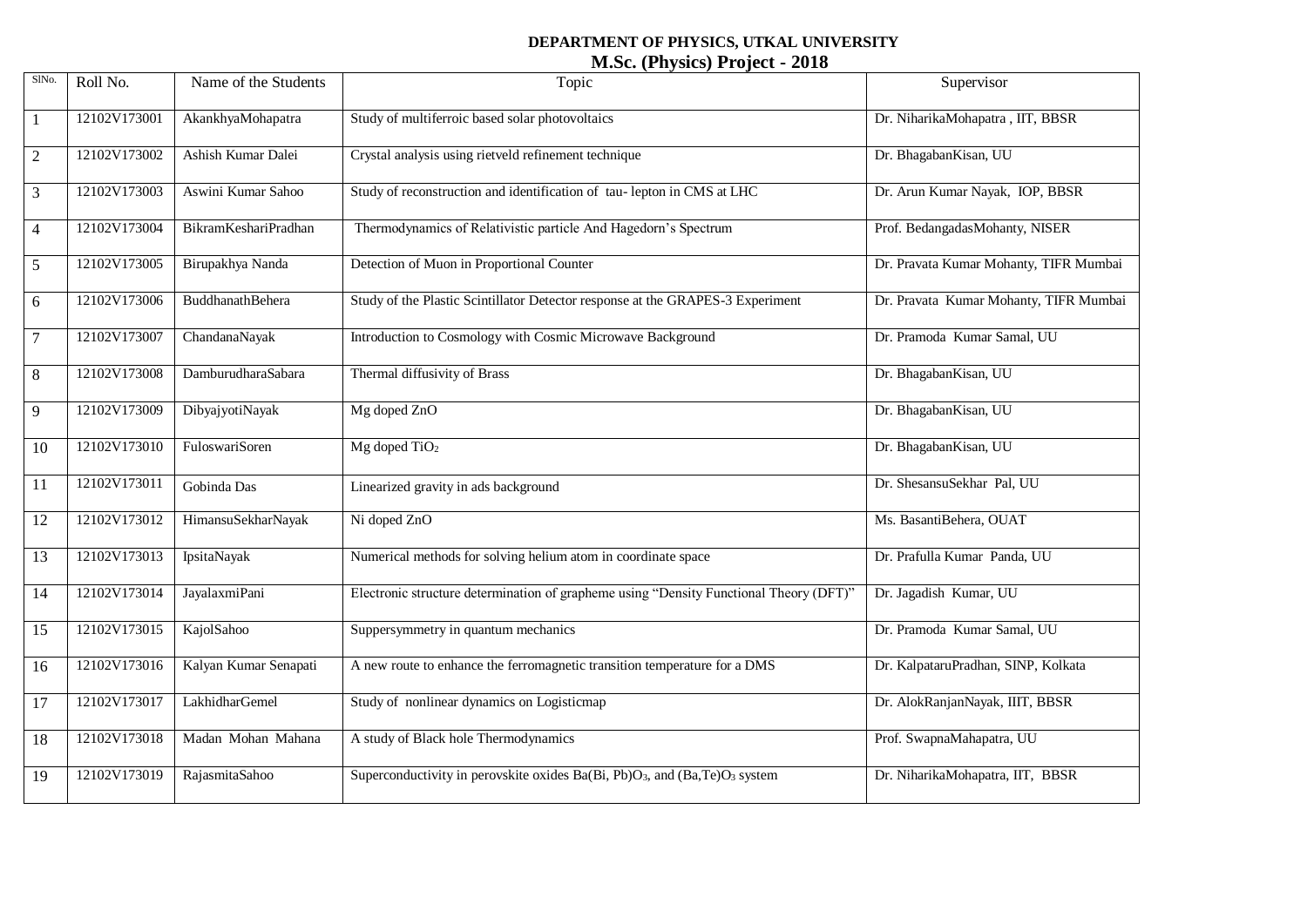## **DEPARTMENT OF PHYSICS, UTKAL UNIVERSITY M.Sc. (Physics) Project - 2019**

| SlNo.            | Roll No.     | Name of the Students    | Topic                                                                                                                       | Supervisor                               |
|------------------|--------------|-------------------------|-----------------------------------------------------------------------------------------------------------------------------|------------------------------------------|
| 1                | 12102V183001 | AniketMohanty           | Optical and dielectric study of Bismuth and Antimony Bilayers                                                               | Dr. BhagabanKisan, UU                    |
| $\boldsymbol{2}$ | 12102V183002 | <b>Anil Mahaling</b>    | To study the property of ZrO2/GO/PVA thin film                                                                              | Dr. S.K.S. Parashar, KIIT University     |
| 3                | 12102V183003 | Arpan Kumar Pradhan     | Structural and dielectric properties of Ti doped BaMnO3                                                                     | Dr. BhagabanKisan, UU                    |
| $\overline{4}$   | 12102V183005 | Ashish Kumar Mandal     | A two dimensional ising model with order-disorder transition                                                                | Dr. Jagadish Kumar, UU                   |
| 5                | 12102V183006 | AshrumochanMohanty      | Lithium doped with Zno thin film                                                                                            | Dr. SatyaprakashSahoo, IOP, BBSR         |
| 6                | 12102V183007 | AtalabihariPahadasingh  | Fluctuated Ricci tensor to first order in metric perturbation                                                               | Dr. ShesansuSekhar Pal, UU               |
| $\tau$           | 12102V183008 | BhagyarathiSahoo        | Characterstics of gas electron multiplier detector                                                                          | Dr .Pradip Kumar Sahu, IOP, BBSR         |
| 8                | 12102V183009 | Bikram Kumar Rout       | Coherent state $&$ its applications                                                                                         | Dr. Prafulla Kumar Panda, UU             |
| 9                | 12102V183010 | DibyajyotiSahu          | Atomic spin model simulation of magnetic material                                                                           | Dr. Jagdish Kumar, UU                    |
| 10               | 12102V183011 | JyotiBikashMohapatra    | Spin orbit coupled superconductivity                                                                                        | Prof. DevakantaSamal, IOP                |
| 11               | 12102V183012 | KabitaKumariNayak       | Dielectric behavior analysis of Bamboo Charcoal for Estimation of Electromagnetic<br>Interference Shielding potential       | Dr. PuspalataPattojoshi, KIIT University |
| 12               | 12102V183013 | KalpanaHembram          | Morphological and optical properties of Bamboo charcoal and review of its<br>potential for water and air purification       | Dr. PuspalataPattojoshi, KIIT University |
| 13               | 12102V183014 | MonalisaSahoo           | Proton proton collision and hadron jets                                                                                     | Dr. Arun Kumar Nayak, IOP BBSR           |
| 14               | 12102V183015 | NirupamaKerai           | Activated bamboo charcoal in medical science                                                                                | Dr. PuspalataPattojoshi, KIIT University |
| 15               | 12102V183016 | Om Prakash Das          | Structural, magnetic and dielectric properties of Fe doped CaMnO3                                                           | Dr. BhagabanKisan, UU                    |
| 16               | 12102V183017 | PrajnyanPriyadarshini   | Annealing induced structural and optical properties change in As <sub>40</sub> Se <sub>50</sub> Ge <sub>10</sub> thin films | Dr. RamakantaNaik, ICT-IOC               |
| 17               | 12102V183018 | Prasanta Kumar Maharana | Electronic Structure of single layer graphene on nickel substrate.                                                          | Prof. Saroj Kumar Nayak, IIT, BBSR       |
| 18               | 12102V183019 | PrathanapravaParida     | Pseudo super capacitor (fe P), oxidation reduction                                                                          | Prof. Saroj Kumar Nayak, IIT, BBSR       |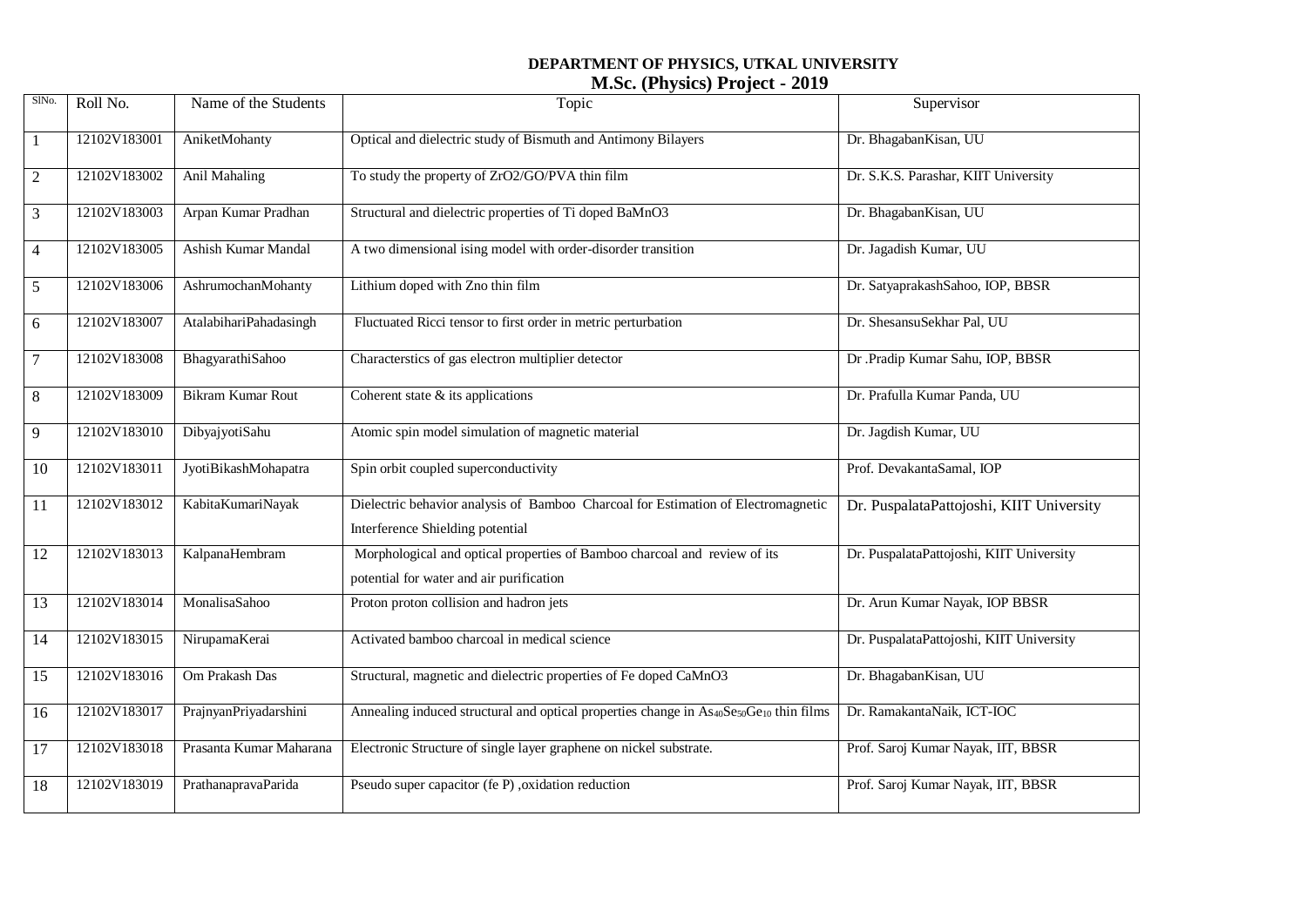# **DEPARTMENT OF PHYSICS, UTKAL UNIVERSITY M.Sc. (Physics) Project - 2020**

| SlNo.          | Roll No.     | Name of the Students   | Topic                                                                                        | Supervisor                       |
|----------------|--------------|------------------------|----------------------------------------------------------------------------------------------|----------------------------------|
|                | 12102V193001 | Arun Kumar Gagrai      | Tensor Formulation in Relativity                                                             | Dr. P.K. Samal, G. M. University |
| $\overline{2}$ | 12102V193002 | Asish Kumar Das        | Squeezed Coherent states and anharmonic oscillator                                           | Dr. P.K. Panda, UU               |
| 3              | 12102V193003 | BiplabJyotiranjan Jena | Study of Optical properties of Sn-Se thin films prepared by co-evaporation deposition method | Dr. B. Kisan                     |
| $\overline{4}$ | 12102V193004 | BiswaranjanBaral       | Thermal annealing of Ag-Se bilayer thin film and its optical behaviour                       | Dr. B. Kisan, UU                 |
| 5              | 12102V193005 | BuddhadevMahana        | Thermal annealing of Al-Se bilayer thin film and its thermal and optical properties          | Dr. B. Kisan, UU                 |
| 6              | 12102V193006 | DebidattaMohanty       | <b>Energy Conditions</b>                                                                     | Dr. S.S. Pal, UU                 |
| $\tau$         | 12102V193007 | Deepak Kumar Mallick   | Study of Optical Properties and Raman Study on Al-Sb thin film Bilayer Structure             | Dr. B. Kisan, UU                 |
| $\,8\,$        | 12102V193009 | Jagannath Panda        | Study of growth of epitaxial thin film                                                       | Dr. AshutoshRath, CSIR-IMMT      |
| 9              | 12102V193010 | LijaraniKar            | Raman Effect                                                                                 | Prof. N C. Mishra (Retd.), UU    |
| 10             | 12102V193011 | MadhusmitaBehera       | Construction of Schwarzschild geometry                                                       | Dr. S.S. Pal, UU                 |
| 11             | 12102V193012 | Mahendra Kumar Panda   | Refractive index calculation of Laser irradiated As50 se40 sb10 using swanepoel method       | Dr. RamakantaNaik, ICT-IOC, BBSR |
| 12             | 12102V193013 | ManasBiswal            | Spontaneous symmetry breaking                                                                | Dr. S.S. Pal, UU                 |
| 13             | 12102V193014 | MinatiSardar           | Construction of Schwarzschild geometry                                                       | Dr. S.S. Pal, UU                 |
| 14             | 12102V193015 | NiharikaPrusty         | Z-scan technique                                                                             | Dr. J. Kumar, UU                 |
| 15             | 12102V193016 | ParthasarathiPanigrahi | An experimental study on optical properties of CdS thin film                                 | Dr. B. Kisan, UU                 |
| 16             | 12102V193017 | PradipaMarandi         | Cosmology, especially to find the behavior of the scale factor of Robertson Walker metric    | Dr. S.S. Pal, UU                 |
| 17             | 12102V193018 | Pratyasha Mishra       | Thermal Annealling of Bi-Sb Thin film and Study of its Optical and Thermal Properties        | Dr. B. Kisan, UU                 |
| 18             | 12102V193019 | Rajroshan Bag          | Landau Levels                                                                                | Dr. S.S. Pal, UU                 |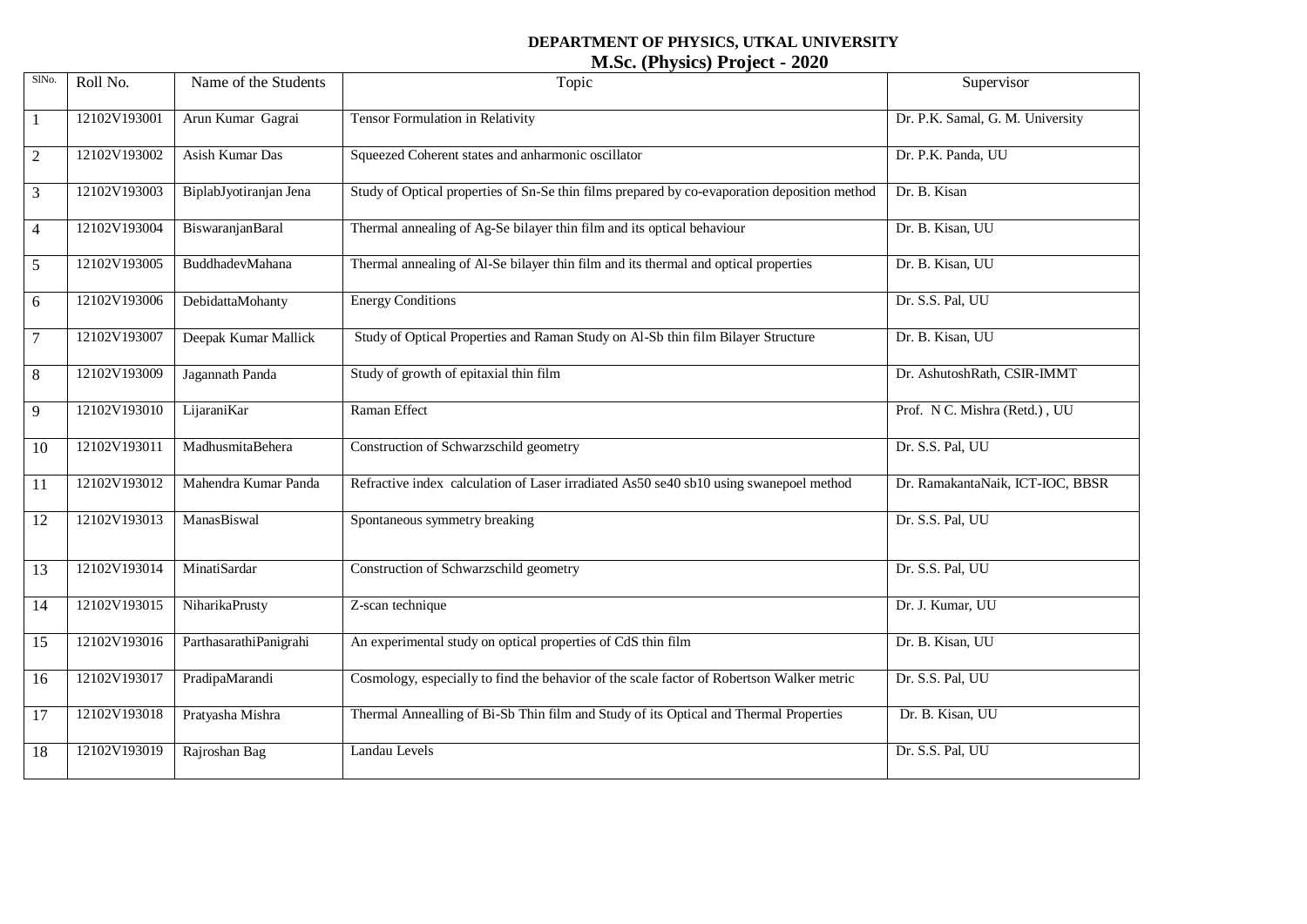### **DEPARTMENT OF PHYSICS, UTKAL UNIVERSITY M.Sc. (Physics) Project, 2022 (AB 2020-21)**

| Sl No.         | Roll No.     | Name of the Students     | Topic                                                                                                                           | Supervisor                  | <b>Full Marks</b><br>(100) |
|----------------|--------------|--------------------------|---------------------------------------------------------------------------------------------------------------------------------|-----------------------------|----------------------------|
|                | 12102V203001 | Abinash Nandi            | Structural and magnetocaloric effects of Ti doped magnetic $Gd_{0.7}Sr_{0.3}Mn_{1-x}Ti_xO_3$                                    | Dr. BhagabanKisan, UU       |                            |
| $\overline{2}$ | 12102V203002 | AdityaMishra             | Neutrino Oscillation                                                                                                            | Dr. PrafullaKumar Panda, UU |                            |
| 3              | 12102V203003 | AmiyaRanjanMallik        | Study of structural, dielectric and magnetic properties of Gd2NiMnO <sub>6</sub>                                                | Dr. BhagabanKisan, UU       |                            |
| 4              | 12102V203004 | Bhavna Dora              | Machine learning approach to detect pulsars                                                                                     | Dr. Jagadish Kumar, UU      |                            |
| 5              | 12102V203005 | BudhibantaBariha         | Triboelectrification based on NiO-Mg magnetic nanocomposite: synthesis, device<br>fabrication and energy harvesting performance | Dr. JagadishKumar, UU       |                            |
| 6              | 12102V203006 | Deoranjan Kumar<br>Sabar | Effect of Al doped YCrO <sub>3</sub> on structural, electronic and magnetic properties                                          | Dr. BhagabanKisan, UU       |                            |
|                | 12102V203007 | IndranilMahato           | <b>Electroweak Interaction</b>                                                                                                  | Dr. PrafullaKumar Panda, UU |                            |
| 8              | 12102V203008 | JayasingGond             | Transport and magnetic properties of Fe doped CaMnO <sub>3</sub>                                                                | Dr. BhagabanKisan, UU       |                            |
| 9              | 12102V203009 | JyotirmayeePani          | Study of optical and structural properties of BiSb/BiSb and Pb/BiSb bilayers                                                    | Dr. BhagabanKisan, UU       |                            |
| 10             | 12102V203010 | Kalingarani Mishra       | Quantization of mass square operator of open string                                                                             | Dr. ShesansuSekhar Pal, UU  |                            |
| 11             | 12102V203011 | Nikita Jaiswal           | Correlation function in the CFTD/Adsd+1 correspondence[ Normalization of 2-point<br>function on Adsd+1space]                    | Dr. ShesansuSekharPal, UU   |                            |
| 12             | 12102V203012 | NityanutanMohapatra      | Conformal Algebra and correlation function                                                                                      | Dr. ShesansuSekharPal, UU   |                            |
| 13             | 12102V203014 | Pankaj Kumar Sardar      | Characterization of Al doped Barium Manganese Oxide.                                                                            | Dr. Bhagaban Kisan, UU      |                            |
| 14             | 12102V203015 | Pradyut Kumar Lima       | Study on effect of Gadolinium on the structural and dielectric properties of BCZT<br>ceramics                                   | Dr. BhagabanKisan, UU       |                            |
| 16             | 12102V203018 | RashmiranjanBehera       | Experimental study on optical Properties of Cds Thin film                                                                       | Dr. BhagabanKisan, UU       |                            |